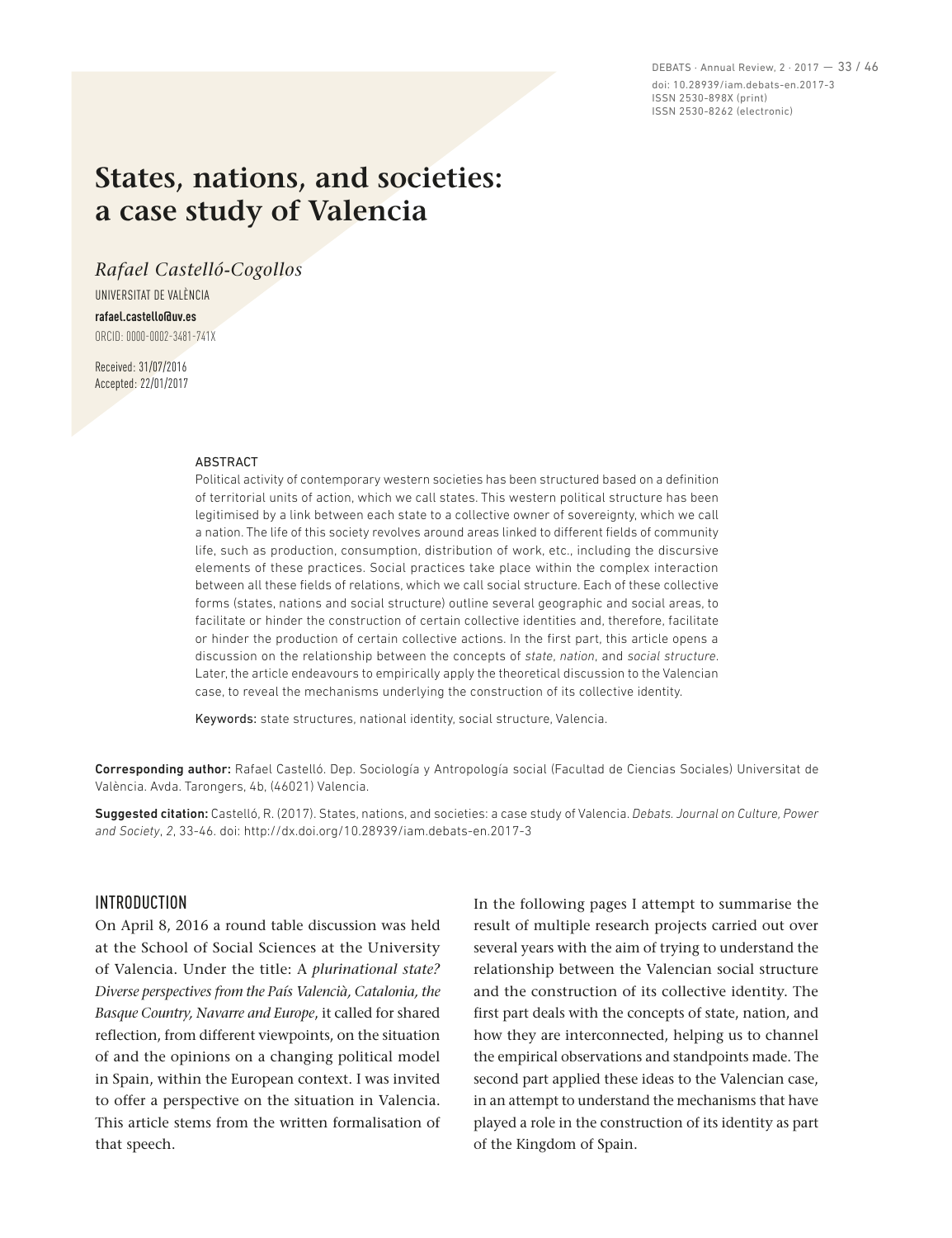## THE STATE: TERRITORY AND COMMUNITY

Throughout history, political communities have evolved from taxation groups to absolute monarchies, and in turn, from the latter into modern states: the result is a wide range of territorial dimensions. As size increases, strength (even if it is through voting) tends to replace consensus: political power tends to hold onto elements of domestic power, but without being mitigated by emotional bonds.

Weber considers that "the state is a human community that (successfully) claims the monopoly of the legitimate use of physical force within a given territory—the concept of 'territory' is essential to the definition" (Weber, 1922, p. 1,056). The state's action is always a territorial action delimited by borders, binding its citizens. The organisational core of the state is comprised by a rational apparatus with a permanent and centralised military power, which monopolises the creation of law and the legitimate use of force, and it organises the administration with a dominance of specialised public officials. From thereon, public administration, territoriality, and community become central components of collective action.

For Marx, the political structure sanctions the social order established through the dominant mode of production: social relations provide an explanation of the state, and not the other way round. The social division of work facilitates the emergence of bureaucracy, with the separation of private interests and general interests, and the split between the private and the public. This split produces a dual life; life in the political community, where the individual is a citizen and is valued as a social being, and life in civil society, where they act as a private person and consider the others as *means* ('objects'). However, bureaucracy is intended to be the will of the state and state power, and its particular interest is aimed at being general. The State's objectives become those of bureaucracy, and vice versa, without this impenetrable combination excluding conflicts. Thus, the state summarises and represents social conflicts, the needs of society as a

whole, expressed through the mode of production, establishing a close connection between social structure and the state.

The state's power is therefore based on the monopoly it holds, whether legitimate or illegitimate, over the use of force. It is a power based on violence, or the threat of using it, in other words, the power to destroy life or to protect it from destruction. However, the state can only exercise its power over a community within the limits of a territory. That is to say, the state is structured around natural elements that give rise to social constructs: in the state, the people and land become the *nation* and *territory* (Foucault, 1996, 2006, 2007).

Bourdieu tries to complete the Weberian definition, as the state's power becomes clearly apparent within the realm of *symbolic* relationships: "the state is an X (to be determined) which successfully claims the monopoly of the legitimate use of physical and symbolic violence over a definite territory and over the totality of the corresponding population" (Bourdieu, 1994, pp. 97‑8). This symbolic violence facilitates the concealment of possible alternatives, such as the ultimate expression of power (Lukes, 2005).

That is why, for Habermas (1976, p. 245), the state emerges in order to ensure the identity of the social group, in order to legitimise coercion and in order to achieve social integration more effectively. According to his approach, through binding decisions, the state prevents social disintegration. In order to be maintained and remain effective in the long term, political dominance needs to obtain recognition as the legitimate power, and not only as the legal power.

Thus, in addition to the official apparatus of the government, the components inherent to all states, whether they are traditional or modern, are a territory that delimits the exercise of power and legitimate rights, which provides backing to the decisions made by the government in the territory. The sources of this legitimacy have changed over time, and in Western modernity it is *communities* which have become 'nations' that assume this legitimising capacity.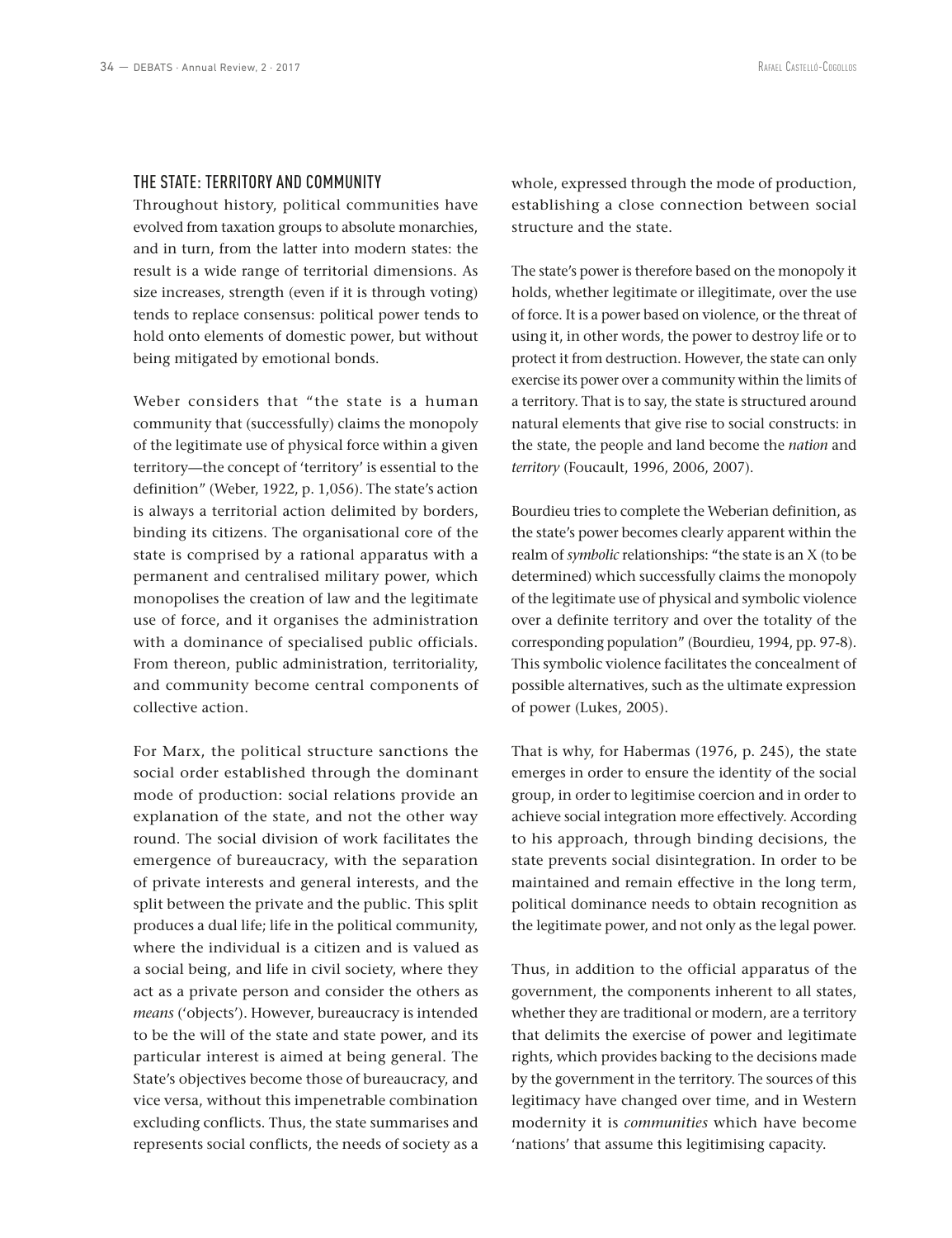## *Territoriality*

Territorial action, like all social action, is always aimed at affecting, influencing, or controlling the ideas and actions of others (Weber, 1922, p. 5) and consequently, also their access to resources, which means that territorial relationships are the result of power.

> The real political space of relations of domination is defined by the relationship between the dis-tribution of powers and assets within the geographical space, and the distribution of agents within this space, the geographical distance to those assets and powers is a good index of power (Bourdieu, 1980, p. 70).

These territorial divisions have significant effects over who is dominated, by whom, and for what purpose. The creation of a territory produces a special kind of space that, unlike others, requires a constant effort in terms of establishment, maintenance and reproduction (Sack, 1986; Soja, 1985). Whatever the scale, all societies need to engage in territorial activities in order to coordinate efforts and specify responsibilities. Therefore, when we talk about territory, we are talking about a structured series of economic and cultural resources that are established within in the space (infrastructures, industries, social provisions, etc.) which facilitate social functioning, and form the foundation of the mode or production (Harvey, 1985; Rokkan and Urwin, 1983).

Thus, any territorial organisation can oppose the interests and objectives of certain social groups. Territorial behaviour is not only a means of creating and maintaining order, rather, it is a resource for creating and maintaining a context to experience the world through, and give it meaning. The territory is therefore a physical element, defined geographically by its borders, but it is also a symbolic element that affects the definition of the community itself and included in the Weberian concept of a state.

At this juncture in history, the opposition between globalisation and individualisation results in several situations of social confrontation, which the current policy of the state does not appear able to resolve effectively.

> The revolution of information technologies and the restructuring of capitalism has produced a new form of society, which is characterised by the globalisation of decisive economic activities from a strategic viewpoint, due to its organisation in networks, flexibility and instability in work and individualisation, through a culture of virtual reality, constructed via an omnipresent system of media that is interconnected and diversified, and the transformation of the core materials of life, space and time, via the creation of a space of flows and timelessness, as expressions of dominant activities and the ruling elites (Castells, 1997, p. 23).

However, there are also expressions of collective identity that challenge this globalisation and individual seclusion in the name of cultural uniqueness and the control people have over their lives and environments. These expressions are manifold, diverse, and follow the cultural contours and path of the historical generation of each of these identities.

## *Legitimacy: identities and communities*

Identity is a process through which meaning is constructed, along with an objective for action, addressing one or several personal attributes, which are given priority over the other possible sources of meaning (Castells, 1997, from p. 28 onwards). Identity fulfils three main functions: it helps us to take decisions and to make sense of and establish objectives for action: it makes relationships possible with others, by enabling mutual recognition in positions and relationships, and it provides strength and resistance, by giving references for action (Guibernau, 1997, p. 115).

These attributes establish limits between those that have them and those that do not, therefore the fission and fusion of social limits affect individuals in terms of identity. These limits can be contested,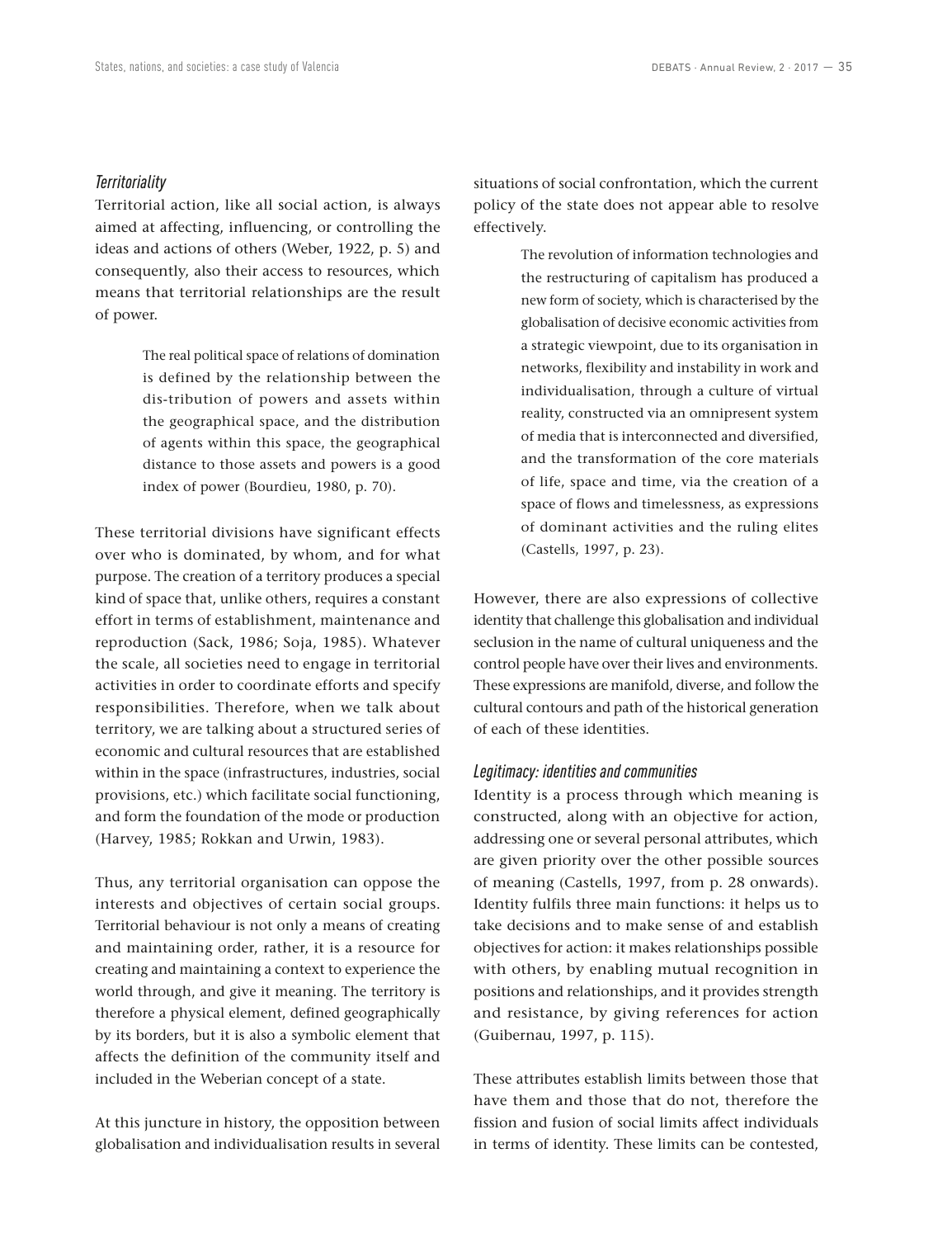but not abolished: the disappearance of one always involves the emergence of another (Oommen, 1995). The social significance of specific attributes, which are possessed individually but shared collectively, leads to the emergence of collective identities, which facilitate cohesion between those who share these attributes ('us'), through *similarity‑based strategies*, and distinguish those that do not share said attributes ('them'), through *strategies of differentiation or diversification* (Barrera‑González, 1997, p. 232; Bourdieu, 1979).

Socialisation processes are those constructing correspondence between the social structure and cognitive and symbolic structures (Berger and Luckmann, 1966, p. 205): the correspondence between the objective divisions of the social world and the principles of "vision and division" that the agents apply. Ongoing exposure to specific social conditions imprints long-lasting attitudes on individuals, who interiorise the needs of the social environment and inscribe their outer reality onto their inner being. "Talking about *habitus* is to suggest that what is individual, and even personal, and what is subjective, is also social and collective. *Habitus* is a socialised subjectivity" (Bourdieu and Wacquant, 1992, p. 104). This correspondence fulfils eminently political roles, because the symbolic systems are not only instruments of knowledge but also instruments of domination. Recognition of legitimacy is rooted in the harmony between the cognitive structures that become unconscious, and the objective ones.

In the process of constructing collective identities, a path is taken that leads us from diversity and social complexity to public statements about shared identity via mechanisms that Larrain (1994, p. 164) groups into four specific elements:

- (1) *Selection* mechanisms; only some attributes, some symbols, and the social experience of some groups is taken into account, the rest are excluded.
- (2) *Evaluation* mechanisms; the values of certain groups or institutions are presented as general values, while others are disparaged, or simply excluded.
- (3) *Opposition* mechanisms; the ways of life and ideas of certain groups are presented as foreign, strange, not normal, atypical, etc., and, if necessary, these differences are exaggerated.
- (4) *Naturalisation* mechanisms; the previous traits are presented as given, immutable, normal, and natural.

Ultimately, the social effectiveness of a collective identity depends on the capacity to select, evaluate, oppose and naturalise certain characteristics, and not others. It depends on the capacity to impose a way of seeing social reality as truth, regardless of its scientific support. This capacity is not distributed equally among social groups: having power makes it possible to institutionalise a way of seeing and of objectifying this reality.

The objectification of a collective identity occurs, firstly, out of the mutual recognition of individuals, by referring mutually to an 'us', leading simultaneously to the emergence of a 'them*'* and a 'you'. Secondly, it is objectified through recognition of the group by others. Thirdly, there is the political or institutional objectification, with the provision of formal recognition structures and schemata for linking this identity with that of the others.

It is these objectification processes that can result in conflict. When the first and second coincide, but the third does not, we face a *clash of identities* or a conflict *between* identities. At the same time, the existence of these conflicts is a form of objectifying collective identity. This is a conflict based on the non‑correspondence between legal recognition and *de facto* recognition. As Simmel (1908) said, whenever the interests of two elements refer to the same object, the possibility of coexistence depends on whether there is a boundary line that separates them. If the limitation is juridical (in law) it can mean the end of the conflict, if it is based around power (de facto) it may mark the start of conflict. When the first objectification and the second do not coincide, we face *identity conflicts* or conflicts *about* identity if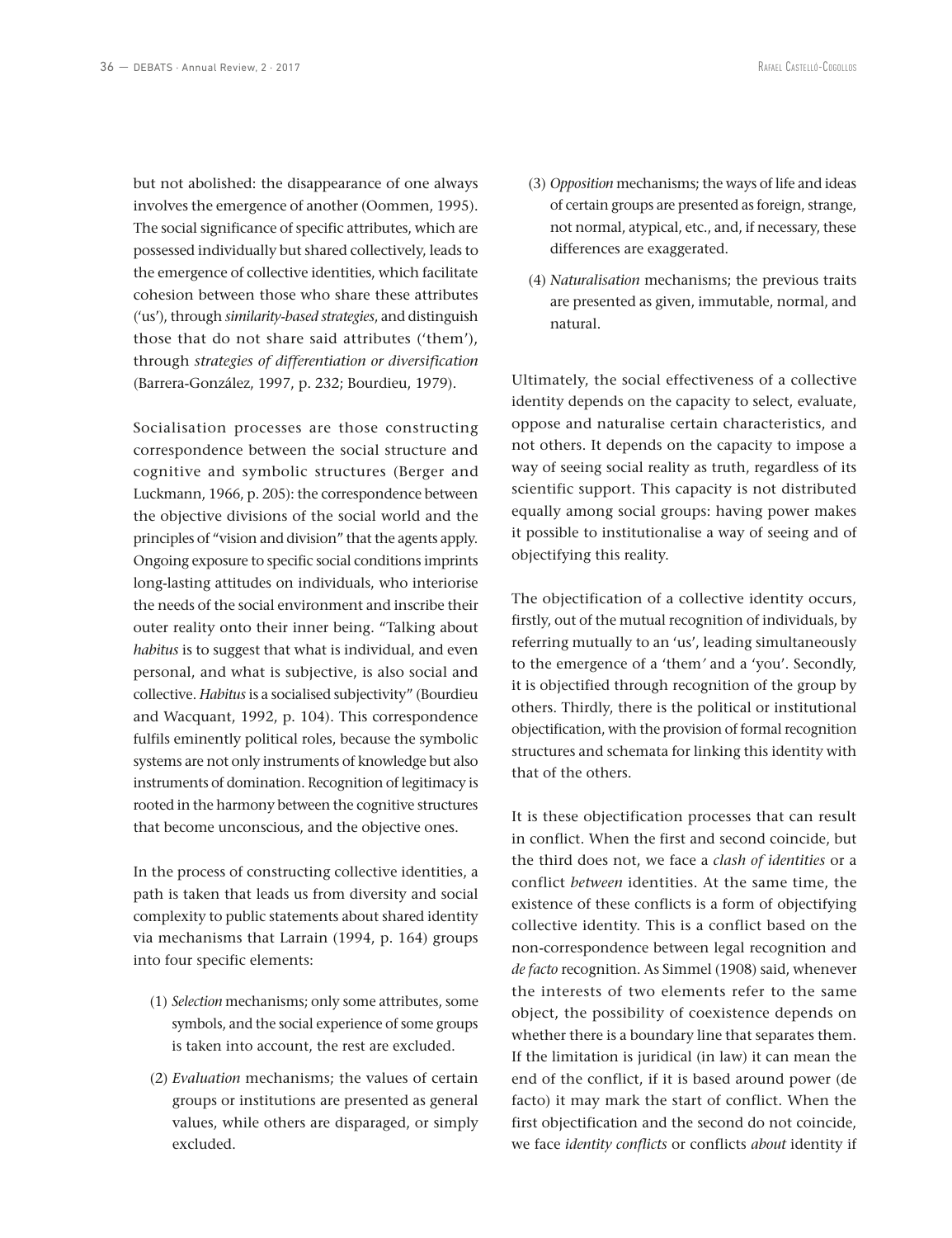the definition is questioned socially from within the group, from outside the group, or from both sides of the boundary, the identity is not socially obvious. The identity conflict is a conflict about the collective 'us', between two or more forms of defining reality. In any case, these conflicts regarding identity necessarily contain conflicts between identities.

Therefore, states may be questioned regarding the conflictive nature of the identity that they promote over their territory, and that they aim to be legitimised in order to exercise power. That is to say, states can see their legitimacy questioned due to the emergence of alternative collective territorial political projects.

## NATIONS

It is not clear therefore that the state is a community, as Weber claims. The state is undoubtedly a form of the territorial organisation of political power, which needs legitimisation. It is therefore advisable, as suggested by Connor (1994) and Tivey (1981), to differentiate between the concepts of *state* and *nation*. The most detrimental flaw in "scholarly approaches to nationalism lie in the fact that there has been a tendency to use the term nation to denote a territorial legal unity, the state" (Connor, 1994). Its relationships may coincide, when the territory and the community governed by the state overlap, or do not coincide, when a specific territory is home to a community that differs to that which is promoted by the state (Pérez‑Agote, 1989, p. 184). That is why Guibernau (1997) asserts that there may be *legitimate* states and *illegitimate* states, and Hall (1999) analyses national identities as independent variables in studies on internal or external state policies.

Nations are a phenomenon that belong to the world of the conscience of social agents. They are effective to the extent they are capable of influencing or determining the behaviour of the agents. This capacity depends on the social objectivity achieved, in the sense of what is socially recognised in a shared way. It is therefore a performative category (Pérez‑Agote, 1993): its production and reproduction is linked to its capacity for social mobilisation (Máiz, 1997). Ultimately, a nation is an imagined community (Anderson, 1983), formed by a group of individuals that identify between one another on the basis of very different attributes —including territoriality, volition, history, and ethnicity—according to the specific situation, and which is considered the sovereign subject of political power over a territory (Gellner, 1997; Núñez, 1998; Smith, 1989).

It is this nature of exclusionary legitimacy that distinguishes a national identity from a regional identity. A regional community is an identity that is politically subordinated to the identity of the nation state. According to Moreno (1997), what regionalist movements have in common with nationalist ones is their basis in a territorial identity, the existence of a conflict with the state (whether economic, political, or cultural) and the emergence of political and social mobilisation organisations. However, as Pérez‑Agote (1995) points out, in order to recognise the legitimacy of state power, regionalisms do not demand the capacity for self‑determination, but rather the delegation of the central power to the regional territory. Nevertheless, regional identities, regionalisms, and regional institutions can act as active builders of a national identity: they can generate the perception of shared and different interests and create favourable conditions for the emergence of a nationalist movement (Nuñez, 1998).

## SOCIETIES: SOCIAL STRUCTURE

The construction of national identities presupposes the existence of specific social conditions: in relation to ethnicity (Smith, 1986), social structure (Hroch, 1985), and/or territory (Hechter, 1985). However, obtaining a functioning notion of 'society' for empirical research is difficult, for two main reasons: the difficulty of establishing consistent limits in time and space, and the difficulty of determining whether the limits define a differentiated and coherent social entity (Tilly, 1984, from p. 37 onwards). However, we can make it work with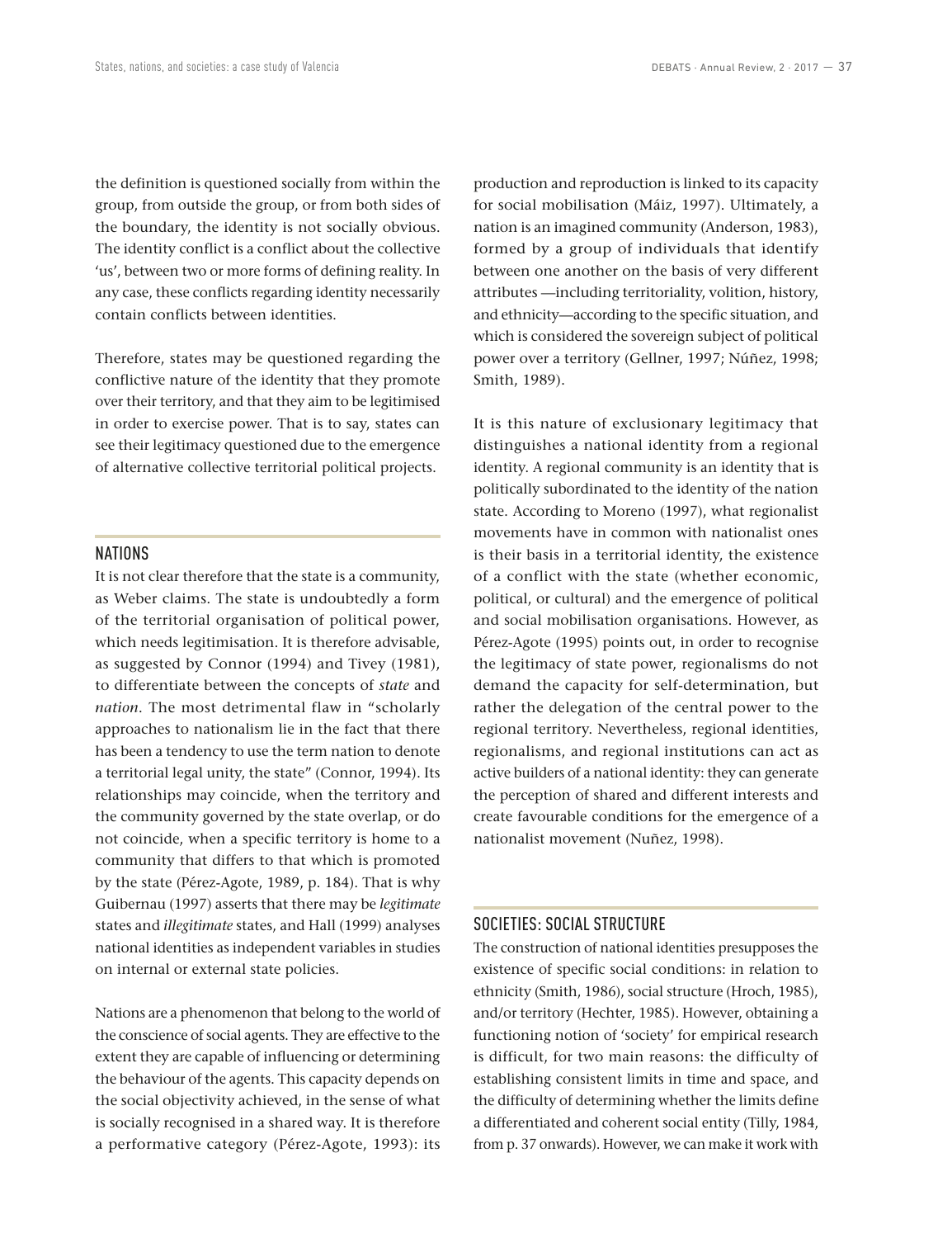the use of the concept of *social structure*, in the sense of a framework of relations that organises the activities of the parts that form it. In fact, the term social structure is almost always used to refer to the characteristics of groups, as traits that cannot be attributed to individuals. At times it denotes the coherence of social institutions, at others it opposes it, in order to refer to more persistent and organised societal relationships. Although the agents involved are not always aware of its consistency, the structures continue working, regardless of their conscience and desire.

The major theoretical debates of social sciences have focused on the nature of this relationship between individuals and society, and can be summarised in two blocks. A debate about whether social agents are free when they act, or whether they are constrained by external conditioning factors; and a debate about whether structure is conferred by the material characteristics of society, or by its immaterial characteristics. However, the most recent approaches attempt to integrate this duality in order to try to acquire an image that more accurately portrays the complexity of the social and structural dynamic: material and immaterial, voluntaristic and deterministic, all at the same time (Bourdieu, 1977; Giddens, 1984; Sewell, 1992).

Social agents operate simultaneously in several exchange networks: bodies with the ecosystem, the production of goods and services, power and social control, fears and beliefs, where emotional, economic, political and cultural resources are exchanged (Bourdieu and Wacquant, 1992; Villasante, 2000). Among these interrelated areas, the political sphere (with the state as the central institution) plays an especially important role, inasmuch as it has the capacity to formalise the rules for exchange with the other interrelated areas. Social actions are approached as recursive processes, created by social agents, but continuously recreated through multiple structural resources. The continuity of these social practices presupposes reflexivity that is only possible because of the continuity of the practices themselves (Giddens, 1984; Lamo de Espinosa, 1990). The result is contingent and has no specific direction: it seems that the strategies lead nowhere in particular. Fate

is uncertain, unclear and risky, and social change has no apparent direction (Therborn, 2000), thus building a society of risk (Beck, 1998). As Sztompka points out (1993, p. 190) "Society appears to be in perpetual and continuous motion [...] any occurrence becomes an event; any agent can act; any state is only a phase in an open process". This does not mean that these processes do not plot out a temporary path and present a historic dimension: ultimately, we do not know where we are going, but we are going somewhere.

The processes of *globalisation* and *individualisation* exacerbate this uncertainty: historic uncertainty (globalisation) and biographic uncertainty (individualisation). The effects of this are a reduction in predictability, an increase in antagonisms, a decrease in complementarities, a rise in conflicts...; a situation in which the old institutions fail (Morin, 2004). Ultimately, the result of all this uncertainty is insecurity and a lack of protection: i.e. fear.

## SOCIAL STRUCTURE AND NATIONALISMS IN VALENCIA

Traditionally, human beings have tried to overcome this fear by associating with other humans, as a means of managing it. Let us return to the starting point of this article and ask the question: is the state legitimised by a nation the most suitable form of collective association in this historic context? Whatever the response to this question may be, in order to overcome the nation‑state, if applicable, it is necessary for it to first be questioned with an alternative. In the País Valencià, adherence to the political proposal of the Kingdom of Spain has not had a politically significant response. Unlike Catalonia and the Basque Country, up until a few years ago, Valencian disaffection towards Spain was rather symbolic: shown by qualitatively significant social sectors, its quantitative importance was, however, very limited.

The País Valencià shatters the expectations outlined by the main theories on nationalism. It is a society with its own language, which differs from Castilian Spanish, even though language is considered as a cultural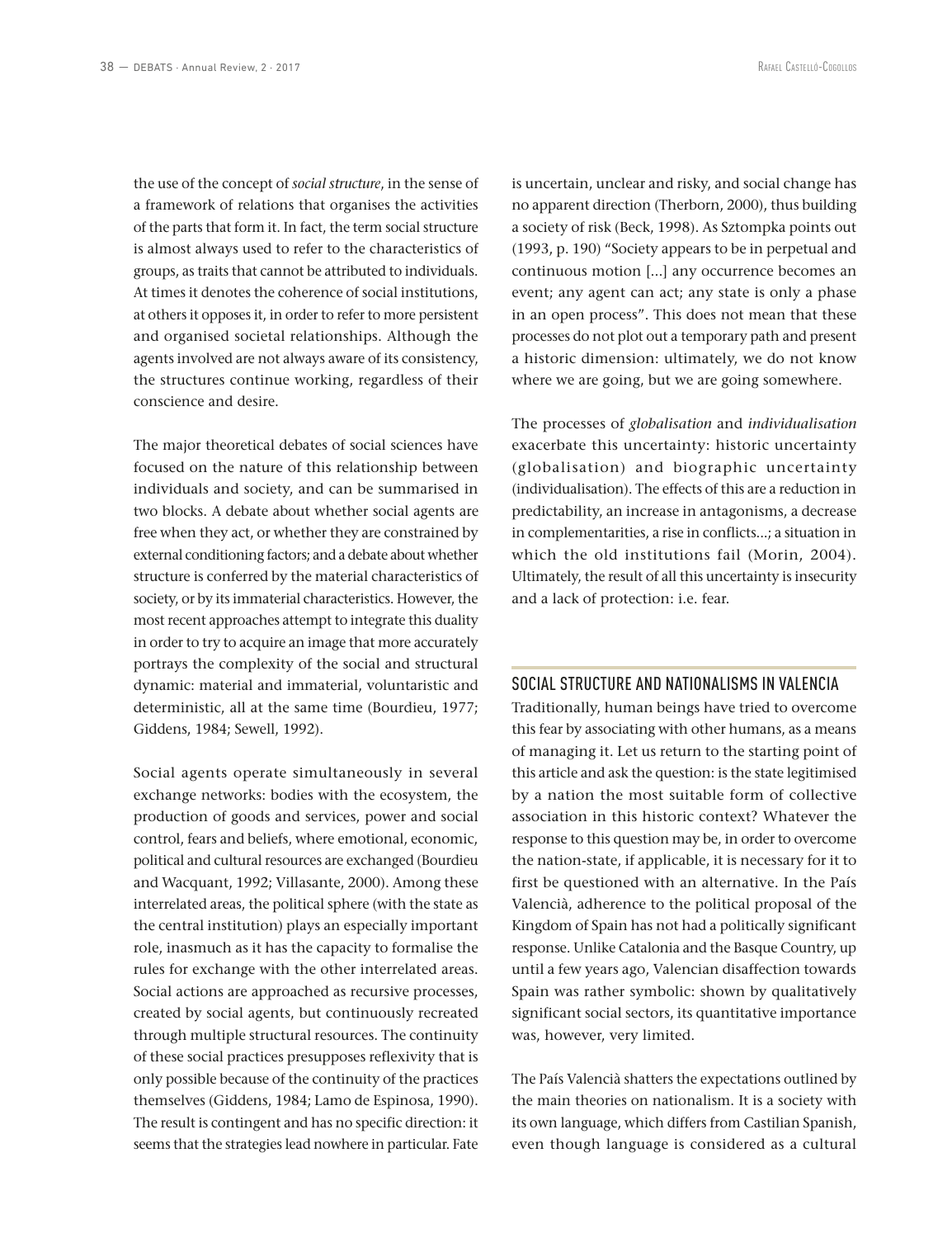hallmark with a great capacity for transmitting identity, especially in conflict situations (Ninyoles, 1971). This is also a society that has also very quickly implemented processes to absorb an immigrant population, which according to the primordialist theses, could have generated identification according to origin (Geertz, 1973; Shils, 1957). Furthermore, the economic structure is based on outsourcing which, according the theories of rational choice, would facilitate the presence of a national political conflict (Hechter, 1989; Rogowski, 1985). Moreover, the political decentralisation process of the Kingdom of Spain, with the introduction of the system of *autonomous regions* or *communities*, could have reinforced sub‑state identities, as an effect of the regional policies themselves (Brubaker, 1996), or as the result of the structure of political opportunities that this new form of territorial organisation offers (Tarrow, 1994).

Nevertheless, it is as if Spain had achieved its objective of creating a Spanish national community in Valencia. As it is frequently pointed out, this is certainly very much the case: from the territories in the Kingdom of Spain, Valencian society is among those that identify most closely with Spain. However, it is also true that the Valencian case is more complex which we should study more deeply to better understand, and to highlight some of the mechanisms that may have helped it reach this level of adhesion.

### *The Valencian territory*

One of the greatest issues for the progress of a possible alternative policy to the Spanish one in Valencia is the special territorial concentration of a population from the constituency of Alicante (especially in the provincial capital and its area of influence towards the south), which believes its community is not the Valencian community.**<sup>1</sup>** Valencian‑Spanish *unionism* is concentrated very significantly in the Alicante region, and is in considerable contrast with Castellón and Valencia, where regionalist positions prevail. So great is the difference, that this territorial fissure causes serious internal cohesion problems in Valencia.

This is one of the effects of provincialisation and the infrastructures policy that the Spanish state has applied in the Valencian region: provincial rupture and negligence in the policy of infrastructures required for Valencian territorial cohesion. Nor should we forget that a significant part of the territory in the south and west of the current autonomous community was incorporated into Valencia and Alicante with the provincialisation of the 19th century, stemming from Castile.

Furthermore, we should add that among the Valencian population there is a high level of identification with the Spanish territory: a territorial identification that involves the full territorial integration of *País Valencià* into the Kingdom of Spain. The autonomous territorial unit does not exclude the state, but rather complements it; those that most territorially identify with the Valencian territory are also those that identify most with the state territory. Not even Valencian nationalists identify primarily on a territorial level with the autonomous community itself: they are more municipalists than non‑autonomists.

Ultimately, the Kingdom of Spain is the politically significant territorial unit for the population of Valencia and, furthermore, there is no Valencian alternative. Spain is the only territorial political reference (Burguera, 1990; Guía, 1985). None of the possible national positions view the Valencian territory as autonomous, and the immense majority opt to identify with Spain.

## *The Valencian social structure: territorial origins*

The construction of an alternative identity calls for the existence of an alternative social structure that is perceived as plausible. In the case of Valencia, there is a significant generational divide when it comes to definitions of *nation*. Specifically the Valencian population born after 1950 is more prone to discourse

 <sup>1</sup> The quantitative empirical statements used throughout the article result from multiple empirical studies carried out by the author, with all the surveys on autonomous community, regional, and national identity by the Spanish *Centro de Investigaciones Sociológicas* (Centre for Sociological Research [*CIS*]) in Valencia since 1996.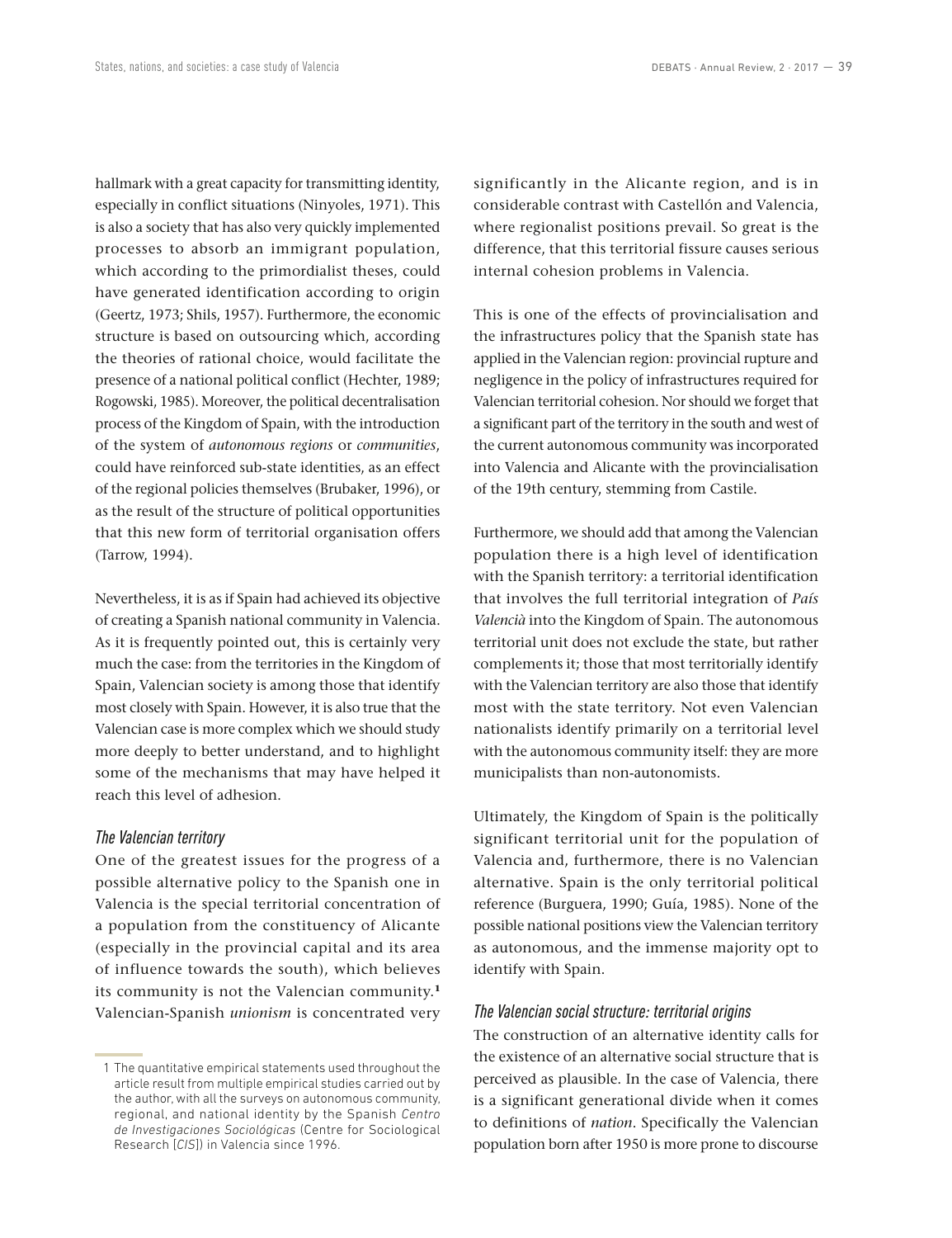that is critical of the state. This is nothing special, given that it is normal for the younger generations to adopt more critical stances to the existing order; however, in this case, Valencian nationalism is practically non‑existent in the population born before 1950.

This is a consequence of the weak political projection of Valencian identity during the *Renaixença* (Renaissance) of the 19th century and during the Second Spanish Republic, which it brings us back to the 1970s. This was a decade when Valencian society underwent very significant changes to its social structure, particularly demographic and economic changes that caused an upheaval of traditional structures. Immigration, urbanisation, and industrialisation were very intense processes during these years, and a fraction of the Valencian elites began to question the definitions set forth by Spain. The decade began with the publication of "*Nosaltres, els valencians*" (We, the Valencians) by Joan Fuster (1962), marking a profound qualitative change in national reflection in Valencia. For the first time, there was an open presentation of the chance to create an alternative national discourse to that offered by the state, i.e., it is possible to be Valencian without being Spanish. Thus, promising Valencian discourses offering an alternative to Spanish identity are very young on a societal level.

This late development also helps us to understand the poor relationship between the territorial origin and the national position. In Valencia, it is the Valencians with ancestry in the region who maintain regional or unionist definitions, rather than those of Valencian nationalism. In fact, in terms of transmitting national definitions of reality to children, parents prefer to opt for the official Spanish definition, over the alternative which is barely experienced.

## *The Valencian social structure: social classes*

Marx pointed out that national projects are an expression of the relationship between production and productive forces, of class relationships. This complex establishment of interests lays the material foundations for the formation of territorial alliances—those based on class. The purpose of these alliances is to preserve

or improve existing production and consumption models, dominant technological combinations, social relationship patterns, levels of profits and salaries, business management technique and workforce quality, physical and social infrastructures, and the cultural qualities of life and work. Every single resident in a given territory may take an interest in influencing the future shape of the territory they inhabit (Harvey, 1985).

However, in Valencia we do not find these class alliances with a Valencian territorial base. The elites manifest a significant level of fragmentation in their definitions of the Valencian national reality. Business people adopt a mostly *regionalist* position, and in doing so they coincide with employees from the private sector, coinciding with the predominant definition of the Valencian population. However, the permanent salaried employees in the public sector (civil servants) find themselves closer to a Spanish *unionist* position. The field of economic relations and that of state structures lead us down different paths, and the position of Valencia's economic elites are not those the closest to *unionism*, but rather it is that of the political elite civil servants. This distribution locates the identity conflict in the sphere of bureaucracy itself, as it is also among the public workers where we find the largest presence of *Valencian nationalists*. Therefore, the difficulty in developing an alternative to the Spanish definition lies in the presence of the state structure itself, staffed mainly by workers with *unionist* views, rather than in the weakness of the Valencian business community which is certainly more inclined towards regionalist positions, hinting at the theory of the decapitation of Valencian society (Fuster, 1962; Mira, 1997).

#### *Language as an identifying trait*

Language usually plays a highly significant role in the construction of collective identities and in the Valencian case it assumes a crucial leading role (Ninyoles, 1969; Piqueras, 1996). The process of replacing Valencian with Castilian Spanish has progressed greatly since the 1960s, with prominent state intervention in the political, educational, and communicational systems.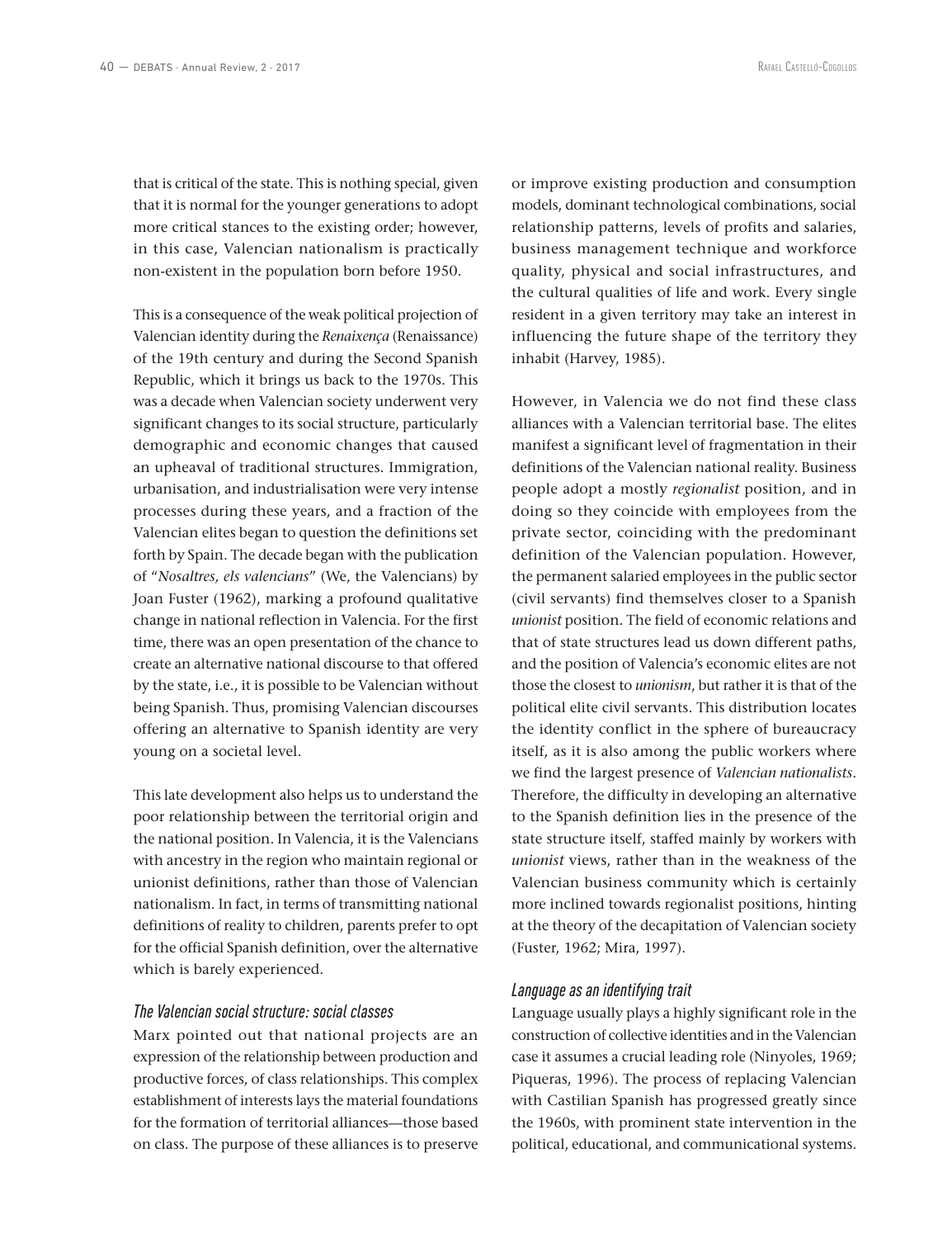The use of Castilian Spanish was promoted in all these public spheres, with Valencian being confined to private use. Furthermore, in order to speed up the declining use of Valencian in the public sphere, the secessionism of Valencian has also been fostered, with anti-Catalan sentiment encouraged among the Valencian population.

The result is that in Valencia the key oral and written active skills in Valencian, i.e. knowing how to speak and write the language), are not what discriminate between national positions there. Specifically, they do not differentiate *regionalist* positions from *unionist* ones: both groups display diglossic behaviour in relation to Valencian (Ninyoles, 1971). It is only written skills, whether active (knowing how to write) or passive (knowing how to read), which establish distinctions, separating the nationalist Valencian positions from every other kind of Spanish identity, including *regionalist* identity.

This has important consequences in terms of the performativity of a possible alternative identity, and in structuring the field of symbolic relations. The written skills, which are more formal and acquired during schooling, are possessed by a small part of the Valencian population (the Valencian language was incorporated into the educational system in 1983, and a part of the population can also exempt themselves from learning it at school). However, active oral skills (knowing how to speak), are more widely distributed among the population. With this situation, in Valencia, the national conflict occurs between a minority that knows written Valencian and a majority that do not know it. In other words: Valencian national identity is not spoken in Valencian, it is only written, with the social effects that this has on its capacity for dissemination and circulation.

This division in skills leads us to linguistic secessionism and the self-interest dispute over Valencia-related legislation, which facilitates the rupture between oral and written skills, and hinders the link between Valencian language and a possible alternative national community to the Spanish one. Also, although the apparent value placed on Valencian is extremely low, it is the value dimension (opinions) and not the instrumental dimension (use), which discriminates between the different national positions. The relative instrumental lack of relevance of Valencian as an identity trait, can be explained due to the lack of appreciation of the collective identity linked to the use of the language. That is to say, in Valencia where you are from bears less weight than how you rate the Valencian language. This shows the lack of indifference and the high emotive triggering of linguistic attitudes, as an expression of the doubts that the language itself generates among the Valencian population, including (and most importantly) the Valencianspeaking population.

#### *Conflict regarding identity and performativity*

All this may seem highly contradictory, but indeed Josep Vicent Marqués previously stated that "Valencian reality is contradictory" at the start of his *País Perplejo*  (1974, p. 11), outlining the existence of what he called a *murky conscience*, and what Ariño and Llopis call the *Valencian anomaly* (1993).

If we recall the definition of legitimation provided by Berger and Luckmann (1966, pp. 120‑121), by Bourdieu and Wacquant (1992) or by Habermas (1973), the capacity for legitimation is achieved via the coincidence of cognitive schema and objective structures. We have just pointed out, for example, how attempts have been made to upset the cognitive definition of the language of Valencians in relation to its use and objective existence. Thus, discourses are constructed with legitimisation hurdles due to the dissonance between what they want to be and what they are, and the high level of emotive triggering stemming from this. The effect is that we not only find ourselves facing a conflict *of* identities but also a conflict *about* identities: what is being questioned is the legitimacy of the proposed national identities.

This lack of legitimacy reinforces performativity problems. Adherence to positions more in favour of their legitimacy does not represent the majority, especially positions defending a rift from the Spanish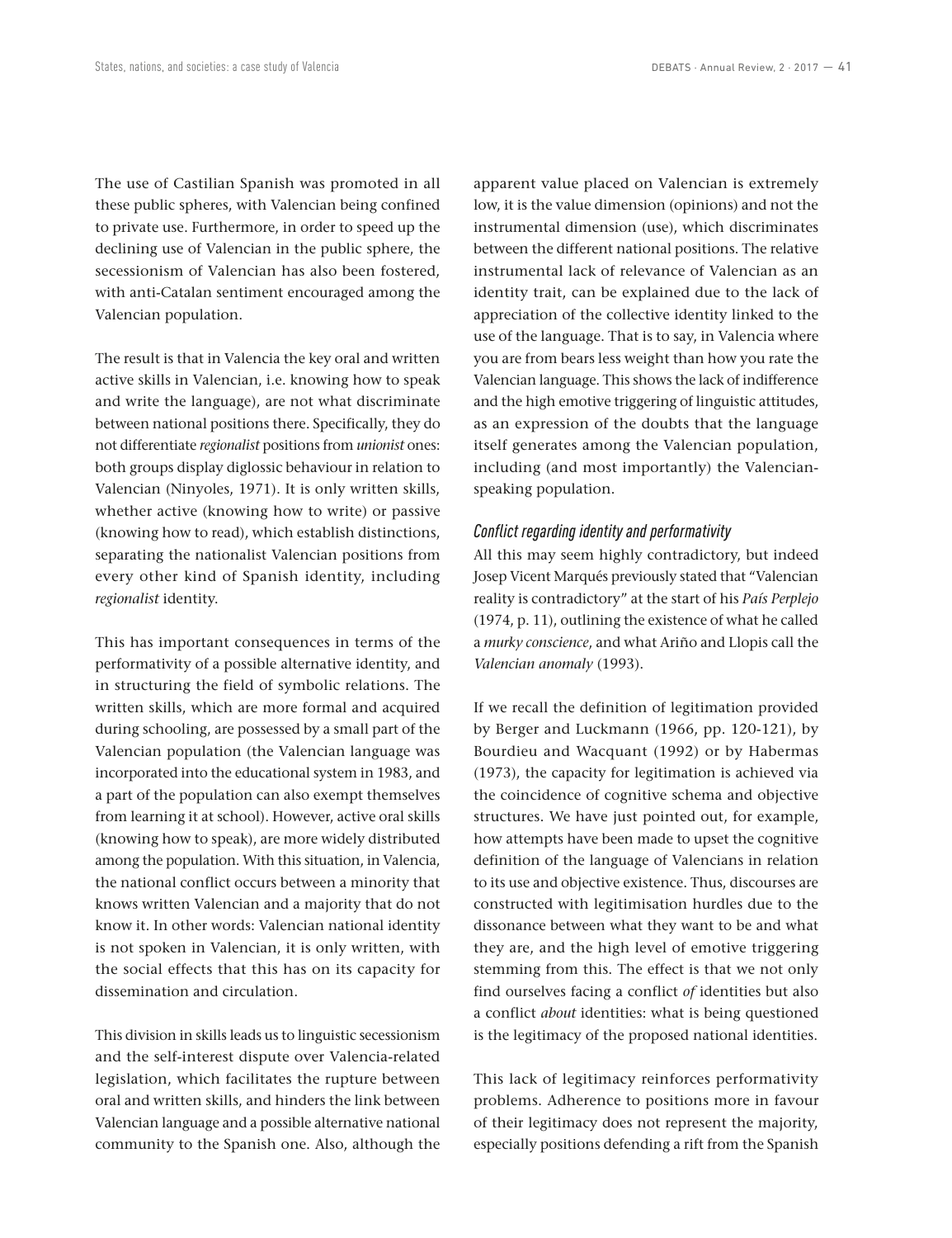definition. With no legitimate nationalist discourse, there is no nation: the relative presence of the *Valencian nationalist* stance is low; however, *unionism* does not represent a majority position either as it is surpassed by *regionalism*.

Also, the general structure has not enabled the participation of *Valencian nationalism* in the creation of a socially predominant discourse. In fact, in País Valencià, *unionists* and *regionalists* account for around three quarters of the population; they engage in a conflict regarding the centralisation–decentralisation of the state, more than a national conflict. Therefore, *Valencian nationalist* discourse has been excluded from the field of relations, and as Bourdieu would assert, its symbolic capital has proven relatively insignificant.

In fact, up until very recently, it was practically impossible to predict the position on nationalism depending on associations with the political-party system; the Valencian parliamentary system does not express any national conflict (Beltrán, 1994; Franch, 1996; Mira, 1994). The lack of a stable Valencian parliamentary reference during the transition has made it difficult to perceive a Valencian political structure as a plausible alternative to the Spanish one. We cannot forget that the regional electoral limit of 5% throughout the entire autonomous region has meant that when the Valencian nationalists have obtained parliamentary representation they have done so alongside a party from the state sector, with a Spanish definition of the Valencian reality.

# CONCLUSIONS

Our conclusions lead us to put forward three arguments to explain the minimal impact achieved by alternative definitions to the one proposed by Spanish politics. These are arguments to which we must add the effects of state structural intervention on Valencian reality, with policies aimed at dismantling attributes with the potential to promote a desire for collective power, which might challenge the Spanish definition.

#### *Political vagueness*

In Valencia, apparently, language is the only attribute with a certain capacity for political construction. However, this capacity rests only on the assessment of the language expressed through opinions, and not on its public use. If language has an effective political function when used in the public sphere, among the Valencian population it fails to move beyond a secondary or potential role. Therefore, one of the effects of the diglossia has been to maintain the political function of language as an underlying force in the collective construction of Valencian society.

Secondly, among the Valencian population we do not find a proper territorial reference that has an impact on defining the policy for an alternative identity to the Spanish one. It is not the case that there is incompatibility between the Spanish territorial identification and the Valencian one; that does not exist. Rather, in the Valencian definition, the territory does not even come into play. This shortcoming also has devastating effects on the economic model and the destructive way in which the territory has been used, and also the lack of impetus in protests against the state in relation to issues such as funding or infrastructures.

Thirdly, we would like to add vagueness in relation to the construction of a *them‑and‑us* relationship between the people of Valencia and the other peoples belonging to the Spanish state. The most striking aspect is that the Valencian collective reference has no relevance, either positively or negatively, it simply does not come into play. Nor is there any negative collective reference for the rest of Spain, therefore we cannot detect others: from the Valencian point of view, in Spain we are all one. However, some positive references do appear that construct a *hybrid* Valencian *us*: between Catalan and Manchego identity. This result brings to mind the hypothesis of Mollà and Mira (1986) regarding the *creolisation* of Valencians. This is a hybrid construct which encourages more Spanish identification.

In terms of political definition, we therefore find ourselves with a language that has shadow effects (not effective ones), a non‑existent territory and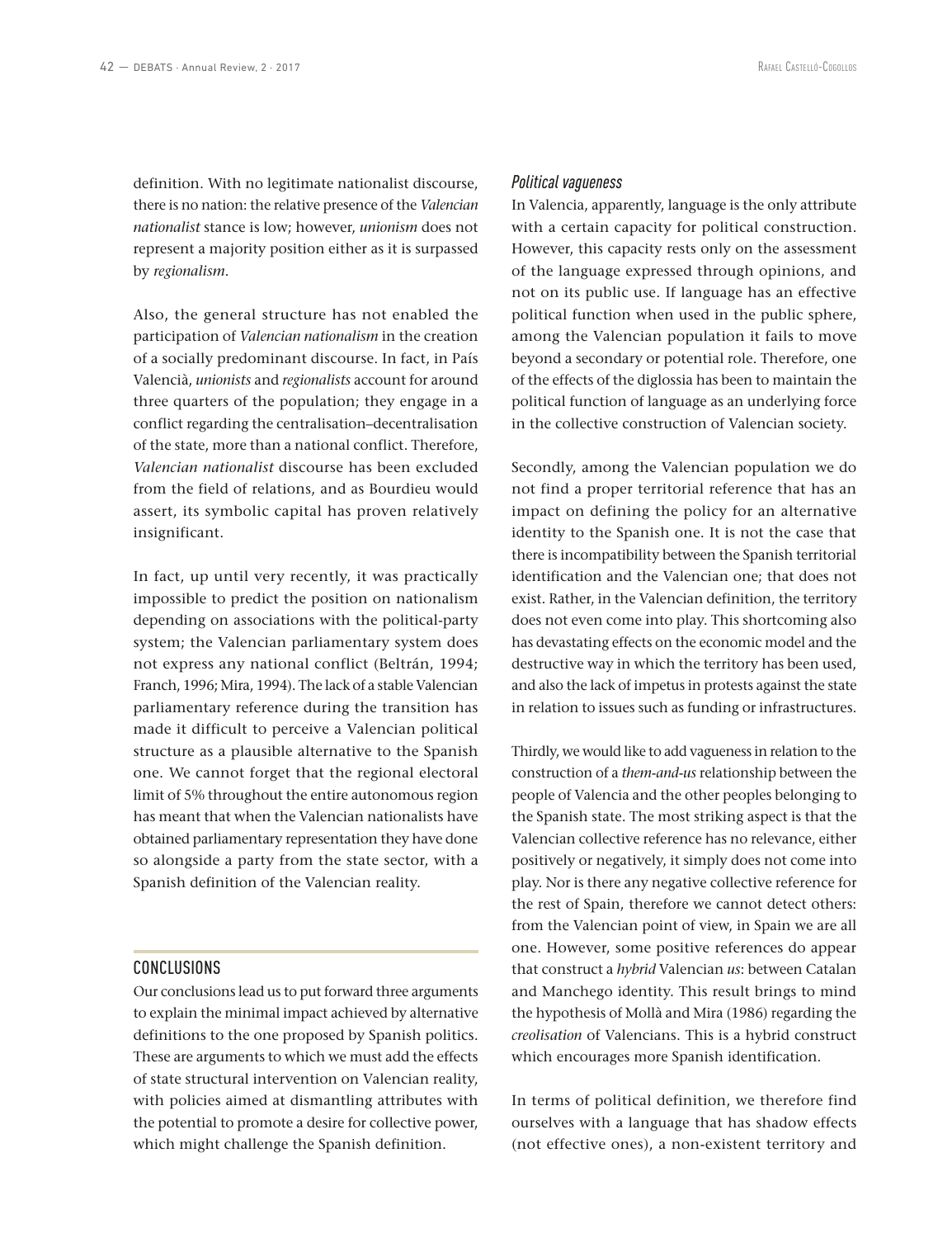a Valencian *us* constructed out of a mixture of Catalan and Manchego identity, with no reference for *otherness* among the rest of the Kingdom of Spain. Could there be any greater political vagueness? As Fuster put it, "Neither meat nor fish".

Part of this vagueness can be attributed to the alternative discourse itself, to the extent that there are no significant differences between *Valencian nationalism* and the other groups, regarding the existence of a territorial unit in itself and the non‑existence of a Valencian collective reference. The only language factor is a defined nationalist variable, and it stands out due to greater public use of Valencian, i.e. the political effectiveness of the language. However, this linguistic effectiveness does not significantly distinguish this group from *regionalists*. This confirms that a language without a territorial reference does not create a nation, but rather a region (Keating, 1996; Linz, 1985).

#### *A murky consciousness*

The murky consciousness is based in the high level of identification with the Spanish territory, the lack of linguistic appreciation of Valencian (diglossia), and the hybrid perception of identity itself. Thus, problems do not emerge so much with regard to what one wants to be, but rather in the perception of what one is. This is a kind of cognitive dissonance and the affected population is local: those that use Valencian as their mother tongue, those that use it on a regular basis, those that identify more closely with the Valencian territory, and those that express most sympathy for the Valencians. This clearly poses a question relating to the descriptive, pragmatic, and evaluative information that refers to identity itself.

It is worth highlighting an aspect deriving from this dissonance that is very important when it comes to determining the nationalist positions of Valencians: *anti‑Catalan prejudice* (Bello, 1988; Flor, 2011). This prejudice operates within the framework of a murky consciousness and it especially affects the local population, and those with regionalist tendencies. Thus, while a lack of political definition was especially linked to nationalist Valencian positions, this cognitive contradiction is more linked to regionalist positions.

# *The incompatibility between Valencian nationalists and regionalists*

The combination of vagueness and a murky consciousness has led to an incompatibility between the definitions of the Valencian reality between Valencia's nationalists and regionalists, with the backdrop of anti-Catalan sentiment. An insurmountable wall has separated them over the last few decades. As a consequence, in the Valencian case, regionalism has not been a pre‑political stage for a possible alternative national identity, as Núñez points out (1998). In the Valencian case, the effect has been the opposite: *regionalism* has been a retaining wall holding back *nationalism*.

Indeed, territorial identification, the valuing of the Valencian language and anti‑Catalan sentiment are dimensions that bring Valencian *regionalists* and *nationalists* into conflict with one another. This confrontation arises out of a combination of the vagueness of nationalist territory and the regionalist linguistic difference. This is a situation that will only be able to change if either territorial vagueness or linguistic dissonance are disabled, or even more so, if both are. In this regard, the Valencian *nationalist* movement has taken the most effective steps forward so far (Mezquida, 2015).

Ultimately, the combination of territorial vagueness, linguistic dissonance and anti‑Catalan sentiment have contributed to the fact that, at present, alternative definitions to the Spanish one have not attained the social recognition required to pose a serious challenge to the state. Indeed, the Spanish proposal is one with devastating effects on the politics, economy, and culture of Valencian society. Indeed, one only has to look at the development of events and data over the last few decades, in each and every field relating to Valencian social structure. This devastation would have been more difficult to perpetrate if Valencian society had offered a stronger alternative to Spanish identity.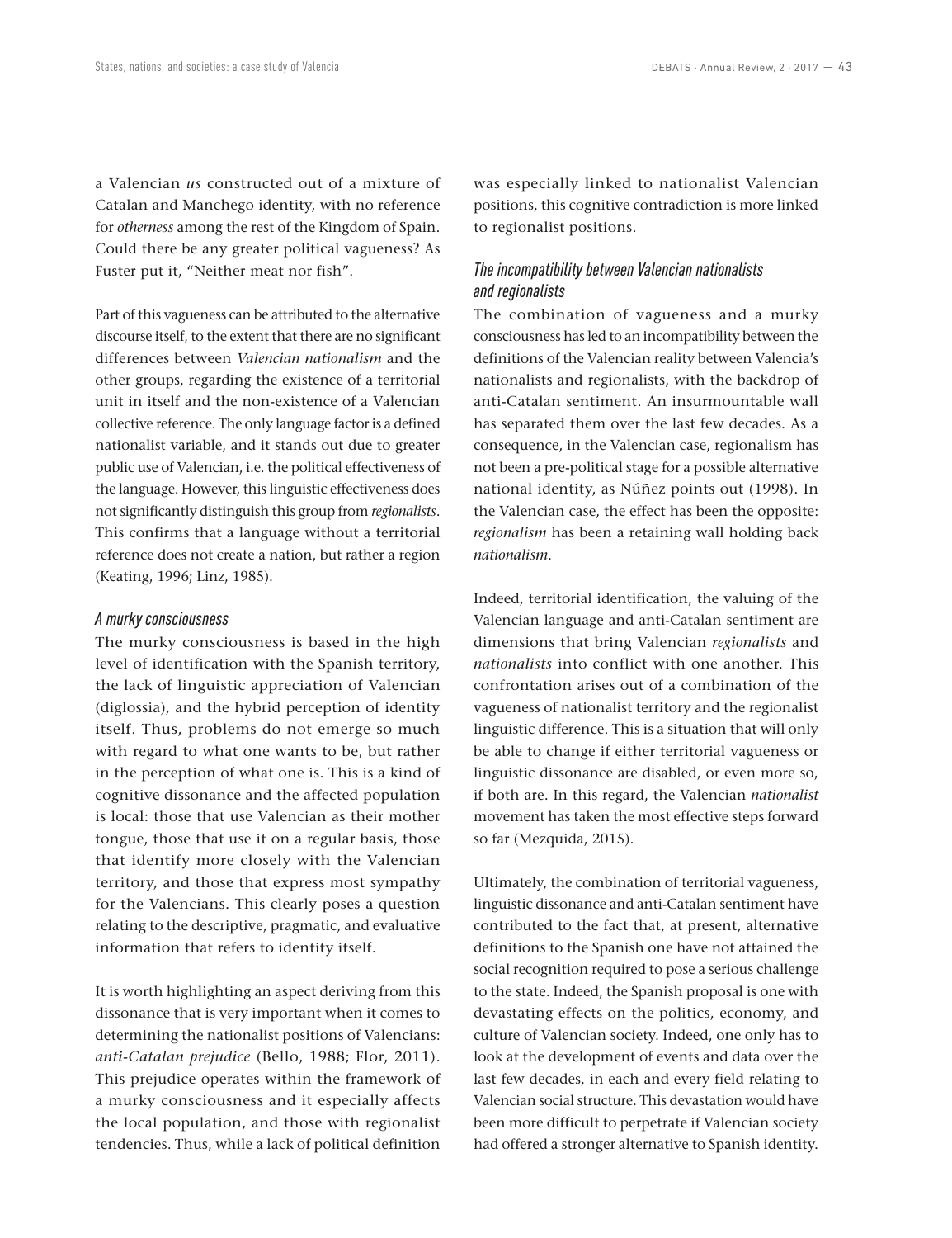#### **REFERENCES**

Anderson, B. (1983). *Imagined Communities. Reflections on the origins and spread of nationalism*. London: Verso.

- Ariño, A., and Llopis, R. (1993). La Comunidad Valenciana: un problema de identidad. In *Simposium Internacional Identidades colectivas en el mundo contemporáneo*. Bilbao.
- Barrera‑González, A. (1997). Metodologies en l'estudi del nacionalisme. In Fundació Jaume Bofill (ed.), *Nacionalismes i ciències socials* (p. 239‑248). Barcelona: Mediterrània.
- Beck, U. (1998). *La sociedad del riesgo. Hacia una nueva modernidad*. Barcelona: Paidós.
- Bello, V. (1988). *La pesta blava*. València: Tres i Quatre.
- Beltrán, A. (1994). *Un país impossible*. Tavernes Blanques: Eixam.
- Berger, P., and Luckmann, T. (1966). *La construcció social de la realitat. Un tractat de sociologia del coneixement.* Barcelona: Herder.
- Bourdieu, P. (1977). *Outline of a Theory of Practice*. Cambridge: Cambridge University Press. doi: 10.1590/ S0103‑20702013000100001
- Bourdieu, P. (1979). *La distinción. Criterio y bases sociales del gusto*. Madrid: Taurus.
- Bourdieu, P. (1980). L'identité et la représentation. Eléments pour une réflexion critique sur l'idée de région. *Actes de la Recherche en Sciences Sociales, 35*, 63‑72. doi: 10.3406/arss.1980.2100

Bourdieu, P. (1994). *Razones prácticas. Sobre la teoría de la acción*. Barcelona: Anagrama.

Bourdieu, P., and Wacquant, L. (1992). *Per una sociologia reflexiva*. Barcelona: Herder.

- Brubaker, R. (1996). *Nationalism Reframed. Nationhood and the national question in the New Europe*. Cambridge: Cambridge University Press.
- Burguera, F. de P. (1990). *És més senzill encara: digueu‑li Espanya*. València: Tres i Quatre.
- Castells, M. (1997). *La era de la información. El poder de la identidad*. Madrid: Alianza.
- Connor, W. (1994). *Ethnonationalism. The Quest for Understanding*. Princeton: Princeton University Press.
- Flor, V. (2011). *Noves glòries a Espanya. Anticatalanisme i identitat valenciana*. Catarroja: Editorial Afers.
- Foucault, M. (1996). *Genealogía del racismo (Curso en el Collège de France 1975‑76)*. La Plata: Editorial Altamira.
- Foucault, M. (2006). *Seguridad, Territorio, Población (Curso en el Collège de France 1977‑78)*. Buenos Aires: Fondo de Cultura Económica.
- Foucault, M. (2007). *Nacimiento de la biopolítica (Curso en el Collège de France 1978‑1979)*. Buenos Aires: Fondo de Cultura Económica.
- Franch, V. (1996). Las elecciones del cambio: las autonómicas y municipales del 28 de mayo de 1995 en la Comunidad Valenciana. *Revista Valenciana d'Estudis Autonòmics, 15*, 101‑260.
- Fuster, J. (1962). *Nosaltres els valencians*. Barcelona: Edicions 62.

Geertz, C. (1973). *Interpretación de las culturas*. Barcelona: Herder.

- Gellner, E. (1997). *Nacionalisme*. Catarroja: Editorial Afers.
- Giddens, A. (1984). *La constitución de la sociedad: bases para la teoría de la estructuración*. Buenos Aires: Amorrortu.
- Greenfeld, L. (1992). *Nationalism: Five Roads to Modernity*. Cambridge: Harvard University Press.
- Guia, J. (1985). *És molt senzill, digueu‑li Catalunya*. Barcelona: La Magrana.
- Guibernau, M. (1997). *Nacionalismes. L'Estat nació i el nacionalisme al segle xx*. Barcelona: Proa.
- Habermas, J. (1973). *Problemas de legitimación del capitalismo tardío*. Buenos Aires: Amorrortu.
- Habermas, J. (1976). *La reconstrucción del materialismo histórico*. Madrid: Taurus.
- Hall, R.B. (1999). *National Collective Identity: Social Constructs and International Systems*. New York: Columbia University Press.
- Harvey, D. (1985). *The Urbanisation of Capital*. London: Basil Blackwell.
- Hechter, M. (1985). Internal Colonialism Revisited. En E. A. Tiryakian and R. Rogowski (eds.), *New Nationalisms of the Developed West*. London: Allen & Unwin.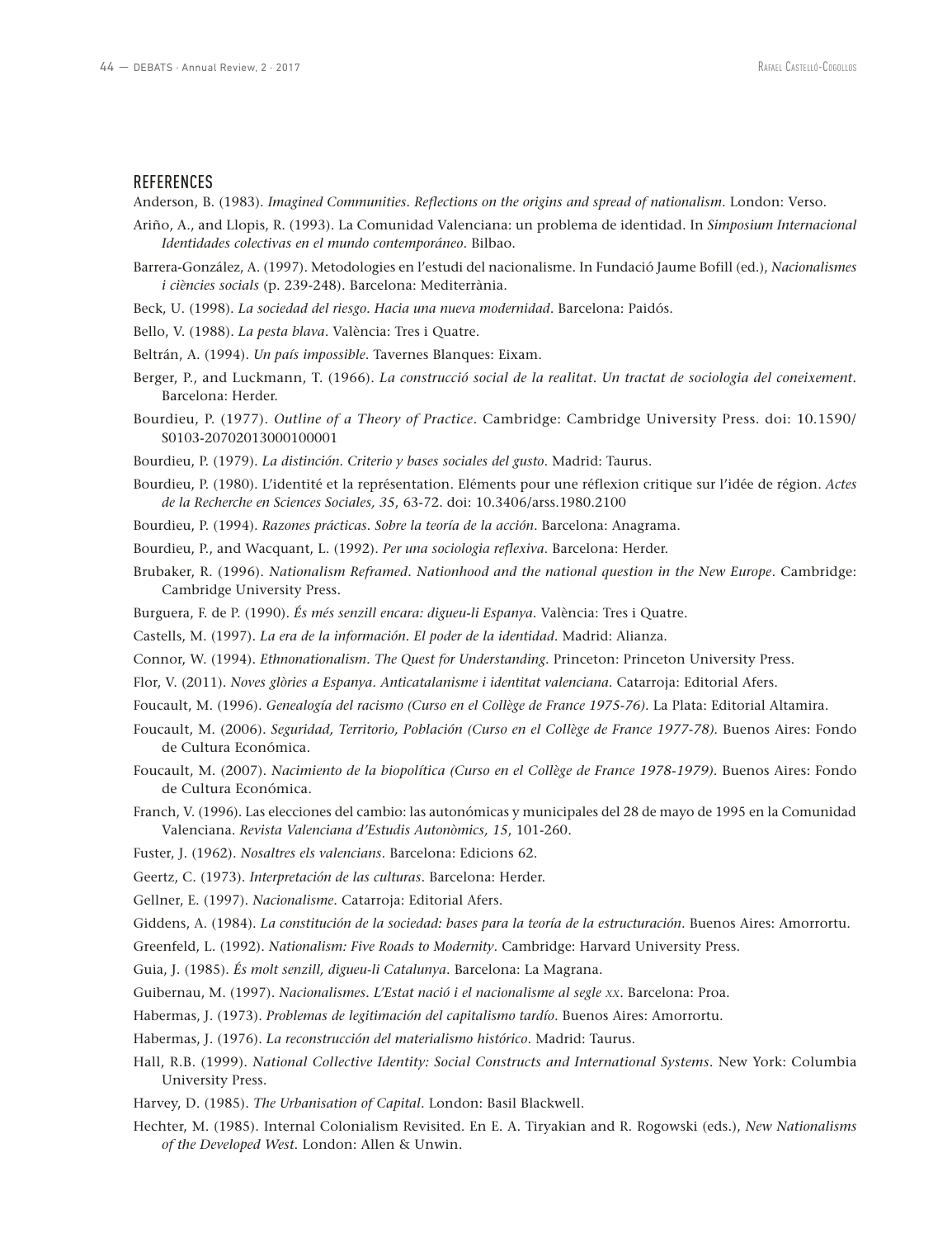- Hechter, M. (1989). El nacionalismo como solidaridad de grupo. In A. Pérez‑Agote (ed.), *Sociología del nacionalismo*. Bilbao: Universidad del País Vasco.
- Hroch, M. (1985). *Social Preconditions of National Revival in Europe*. Cambridge: Cambridge University Press.
- Keating, M. (1996). *Naciones contra el Estado. El nacionalismo de Cataluña, Quebec y Escocia*. Barcelona: Ariel.
- Lamo de Espinosa, E. (1990). *La sociedad reflexiva. Sujeto y objeto del conocimiento sociológico*. Madrid: CIS.
- Larrain, J. (1994). *Ideology and Cultural Identity*. Cambridge: Polity Press.
- Linz, J. J. (1985). From Primordialism to Nationalism. In E.A. Tiryakian and R. Rogowski (ed.), *New Nationalisms of the Developed West*. London: Allen & Unwin.
- Lukes, S. (2005). *Power: a radical view*. New York: Palgrave-Macmillan.
- Máiz, R. (1997). Nacionalismo y movilización política: un análisis pluridimensional de la construcción de las naciones. *Zona Abierta*, 79, 167‑216.
- Marqués, J. V. (1974). *País Perplex*. València: Tres i Quatre.
- Mezquida, A. (2015). *El valencianisme enfront Espanya. Una anàlisi estratègica*. Barcelona: Fundació Nexe.
- Mira, J. F. (1994). *Hèrcules i l'antropòleg*. València: Tres i Quatre.
- Mira, J. F. (1997). *La nació dels valencians*. València: Tres i Quatre.
- Mollà, J. D., and Mira, E. (1986). *De Impura Natione*. València: Tres i Quatre.
- Moreno, L. (1997). *La federalización de España. Poder político y territorio*. Madrid: Siglo XXI.
- Morin, E. (2004). *Introducción al pensamiento complejo*. Barcelona: Gedisa.
- Ninyoles, R. L. (1969). *Conflicte lingüístic valencià*. València: Tres i Quatre.
- Ninyoles, R. L. (1971). *Idioma i prejudici*. València: Tres i Quatre.
- Núñez, X. M. (1998). *Movimientos nacionalistas en Europa*. *Siglo xx*. Madrid: Síntesis.
- Oommen, T. K. (1995). Contested Boundaries and Emerging Pluralism. *International Sociology, 10*(3), 251‑268.
- Pérez‑Agote, A. (1989). Hacia una concepción sociológica de la nación. In A. Pérez‑Agote (ed.), *Sociología del nacionalismo*. Bilbao: Universidad del País Vasco.
- Pérez‑Agote, A. (1993). Las paradojas de la nación. *Revista Española de Investigaciones Sociológicas, 61*, 7‑22.
- Pérez‑Agote, A. (1995). Nación y nacionalismo. In J. Benedicto and M. L. Morán (ed.), *Sociedad y Política. Temas de sociología política* (p. 109‑138). Madrid: Alianza.
- Piqueras, A. (1996). *La identidad valenciana*. Madrid: Escuela Libre Editorial.
- Rogowski, R. (1985). Causes and Varieties of Nationalism: a Rationalist Account. In E. A. Tiryakian and R. Rogowski (ed.), *New Nationalisms of Developed West* (p. 87‑108). London: Allen & Unwin.
- Rokkan, S. (1975). Cities, States and Nations: A Dimensional Model for the Study of Contrasts in Development. In S. N. Eisenstadt and S. Rokkan (ed.), *Building States and Nations* (p. 73‑98). Beverly Hills: Sage Publications.
- Rokkan, S., and Urwin, D. W. (1983). *Economy, Territory, Identity. Politics of West European Peripheries*. London: Sage Publications.
- Sack, R. D. (1986). *Human Territoriality: Its Theory and History*. Cambridge: Cambridge University Press.
- Sewell, W. H. (1992). A Theory of Structure: Duality, Agency and Transformation. *American Journal of Sociology, 98*(1), 1‑29.
- Shils, E. (1957). Primordial, personal, sacred and civil ties. *British Journal of Sociology*, 7, 113-145.
- Simmel, G. (1908). *Sociología. Estudios sobre las formas de socialización*. Madrid: Alianza.
- Smith, A. D. (1986). *The Ethnic Origins of Nations*. Oxford: Basil Blackwell.
- Smith, A. D. (1989). The Origins of Nations. *Ethnic and Racial Studies, 12*(3), 340-367.
- Soja, E. W. (1985). The Spatiality of Social Life: Towards a Transformative Retheorisation. In D. Gregory and J. Urry (ed.), *Social Relations and Spatial Structures* (p. 90‑127). London: Macmillan.
- Sztompka, P. (1993). *Sociología del cambio social*. Madrid: Alianza Editorial.
- Tarrow, S. (1994). *El poder en movimiento. Los movimientos sociales, la acción colectiva y la política*. Madrid: Alianza Editorial.